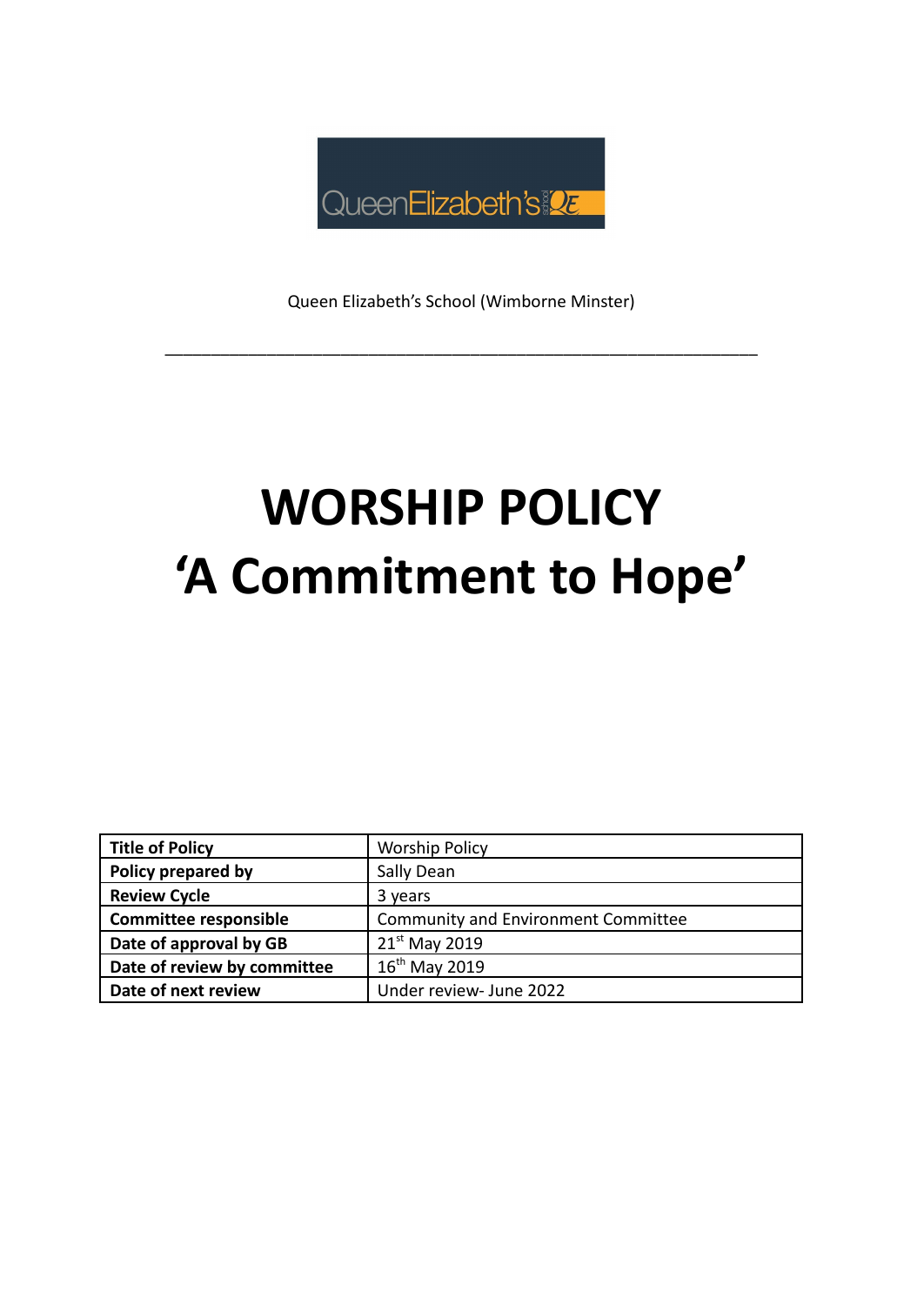# **Contents**

- 1. Introduction
- 2. Mission Statement
- 3. Aims
- 4. Objectives
- 5. Roles of: Headteacher and Governors Worship Coordinator Heads of House **Chaplains** Tutors
- 6. Resources
- 7. Special Services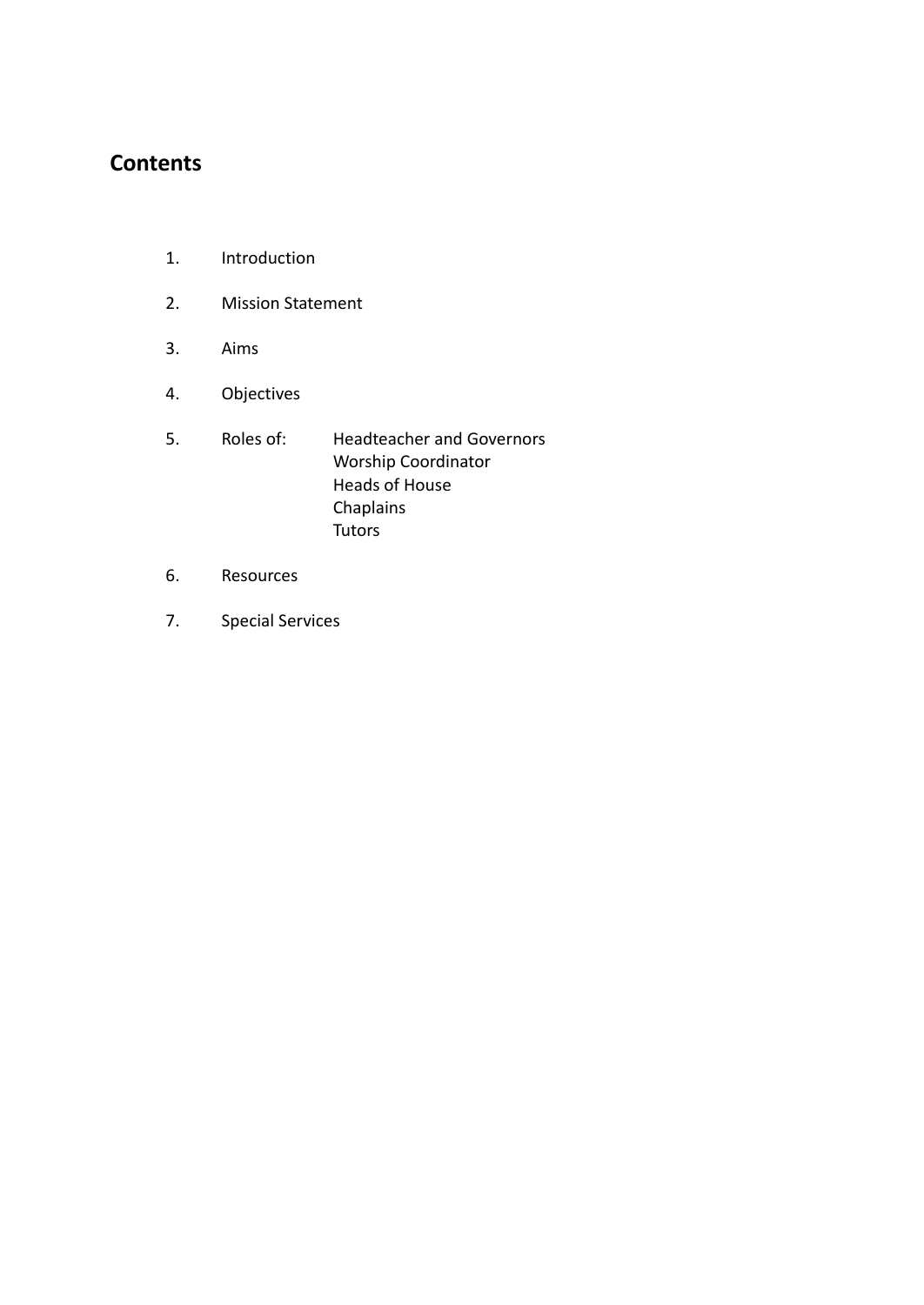#### **1. Introduction**

Queen Elizabeth's School is a Voluntary Controlled Church of England School with the Wimborne Minster Governors as the foundation body. The nature of our worship acknowledges the school's traditional Anglican links and heritage and strives to develop them. Worship of God together is seen as part of our everyday lives in school and all members of the school community should have the opportunity to experience prayer, worship and reflection. The school community comprises the students, all teaching and support staff and also parents and governors. The overall aim of Collective Worship at Queen Elizabeth's School is to nurture the potential for spirituality by offering space and stimulus and encouraging reflection and response. As well as fostering individual spirituality, Collective Worship gives an opportunity to affirm the values and ethos of the whole school and to develop a sense of independence and community.

#### **2. Mission Statement**

For over five hundred years, Queen Elizabeth's School has provided education and opportunity to young people. Supported by our Minster Foundation, we continue to develop the potential of every member of the School community by encouraging, nurturing and stimulating them and by celebrating their achievements. We do this, sustained by our commitment to a shared set of values based on the Christian faith and our shared commitment to hope.

#### **3. The Aims of Worship**

- To offer acts of worship, to which those participating can make a free will response; acknowledging the wonder of who God is and developing individual spiritual awareness.
- To enable all to participate in worship as a shared activity.
- To enable those of different traditions to share together and learn from each other.
- To celebrate all that is of worth in the community.
- To provide acts of worship that are linked to the School and the Christian Year.

#### **4. The Objectives of Worship**

To help members of the school community to:-

● take part in worship as a meaningful experience and develop an understanding of the nature of Christian worship especially in the Anglican tradition.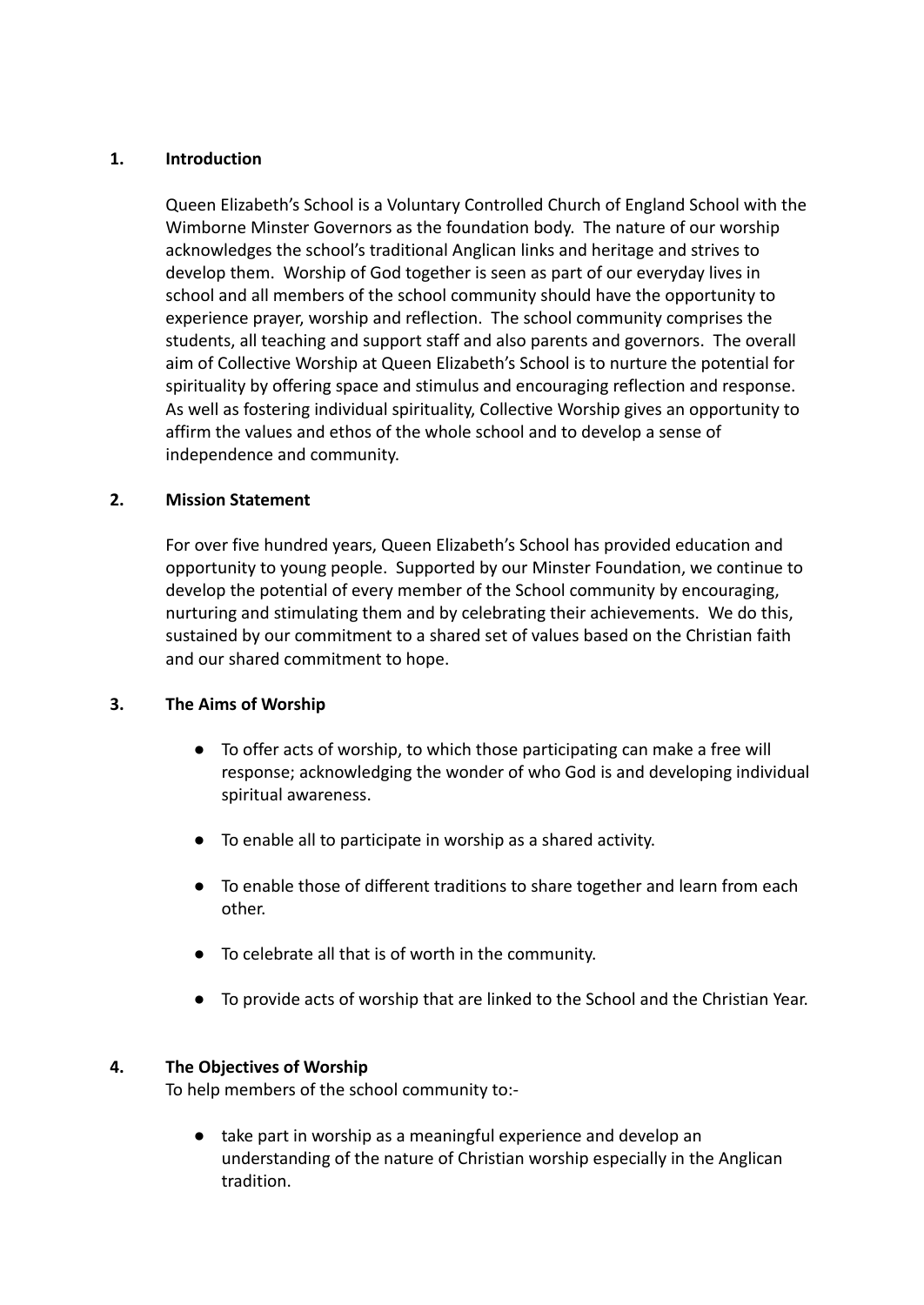- reflect upon the meaning and purpose of human existence within a developing relationship between human beings and God;
- explore and develop students' own spirituality;
- foster sensitivity to the beliefs, values and practices of others within the school community;

# **5. Roles of Key Personnel**

# **a) Headteacher and Governors**

● The character and content of Collective Worship in a Voluntary Controlled School should be determined by the Governing Body after consultation with the Headteacher. In this Voluntary Controlled School the Governors will play a particularly supportive role. A Worship Group operates in order to support and develop the place of Worship in the school. It includes Governors, staff, students and invited guests and reports through the Community and Environment Committee to the full Governing body.

# **b) Heads of House**

- Ensure that Collective Worship is organised and conducted in a manner and with an ethos that supports this Worship Policy.
- Liaise with the Worship Coordinator over any matters relating to Collective Worship.
- Take charge of Collective Worship, ensure a prompt start, and keep notices to a minimum to allow maximum time for Worship.

# **c) Worship Coordinator**

- **●** Organises themes and speakers for Collective Worship.
- **●** Liaises with Heads of House regarding themes.
- **●** Liaises with the Worship Group on issues of School Worship.
- **●** Organises all school services in the Minster, and special services in school.

# **d) Chaplains**

- **●** To support Collective Worship
- **●** To liaise with the Worship Coordinator on matters of worship
- **●** To liaise with Heads of House in respect of pastoral support of students
- **●** To link with the TLC

#### **e) Tutors**

- To support their Head of House in House Collective Worship
- To deliver the daily act of Collective Worship
- To use the resources provided by the Worship Coordinator for the daily act of Collective Worship